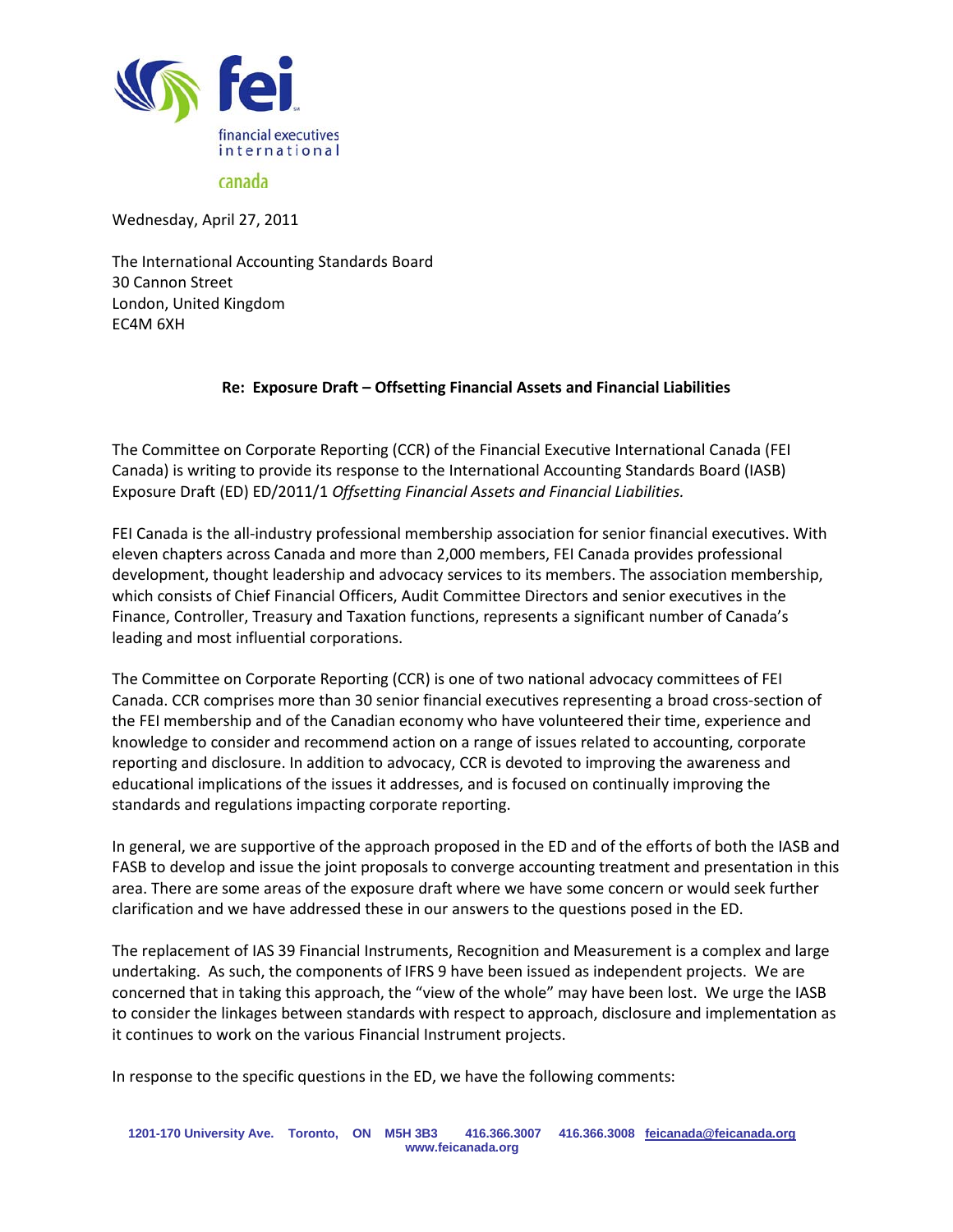

# *Question 1—Offsetting criteria: unconditional right and intention to settle net or simultaneously*

*The proposals would require an entity to offset a recognized financial asset and a recognized financial liability when the entity has an unconditional and legally enforceable right to set off the financial asset and financial liability and intends either:*

*(a) to settle the financial asset and financial liability on a net basis or*

*(b) to realise the financial asset and settle the financial liability simultaneously.*

*Do you agree with this proposed requirement? If not, why? What criteria would you propose instead, and why?*

Yes, we agree with the proposed requirement and the establishment of an overarching principle for offsetting financial assets and financial liabilities. It is our understanding that there should not be significant differences in what qualifies for net treatment under this exposure draft and the current IAS32. If this is the case, more clarification may be needed in the area of simultaneous settlement with respect to clearing house settlement. In particular, we are concerned with the "at the same moment" definition; in cases where any delay exists yet where settlement risk has been eliminated, the offsetting criteria should be considered to have been met.

## *Question 2—Unconditional right of set-off must be enforceable in all circumstances*

*It is proposed that financial assets and financial liabilities must be offset if, and only if, they are subject to an unconditional and legally enforceable right offset-off. The proposals specify that an unconditional and legally enforceable right of set-off is enforceable in all circumstances (i.e. it is enforceable in the normal course of business and on the default, insolvency or bankruptcy of a counterparty)and its exercisability is not contingent on a future event. Do you agree with this proposed requirement? If not, why? What would you propose instead, and why?*

Yes, we are in agreement with proposal that the right of set-off must be enforceable in all circumstances. Additional clarity regarding intended differences with IAS 32 with respect to master netting agreements would assist with the current preparers' understanding whether the criteria as noted are met.

## *Question 3—Multilateral set-off arrangements*

*The proposals would require offsetting for both bilateral and multilateral set-off arrangements that meet the offsetting criteria. Do you agree that the offsetting criteria should be applied to both bilateral and multilateral set-off arrangements?*

*If not, why? What would you propose instead, and why? What are some of the common situations in which a multilateral right of set-off may be present?*

We see no reason why the proposal should not apply to multilateral arrangements that meet the criteria.